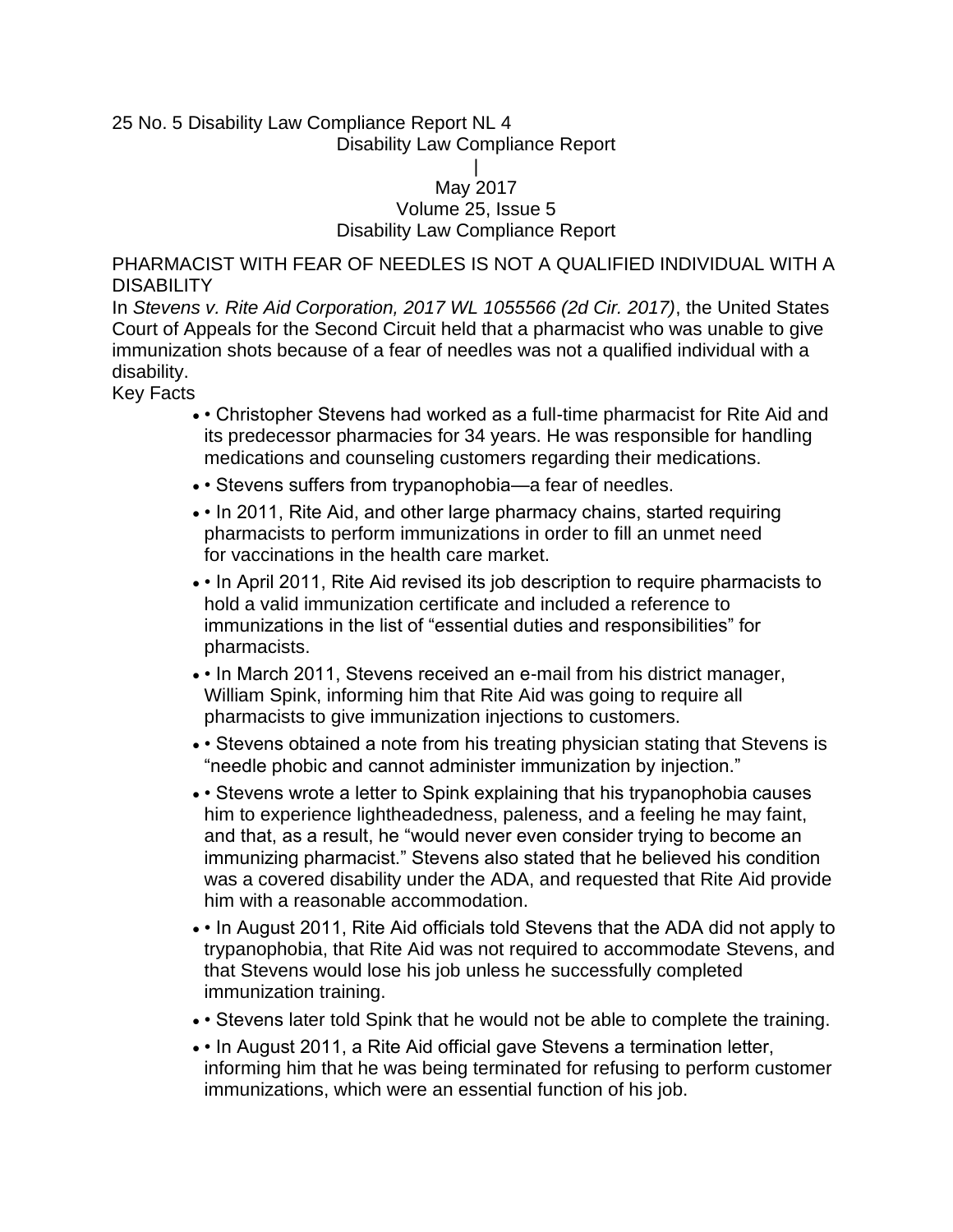Stevens brought suit under the ADA. A jury awarded Stevens back pay damages of \$485,633, front pay damages of \$1,227,188 to cover a period of 4.75 years, and nonpecuniary damages of \$900,000, later reduced to \$125,000 when Stevens agreed to a remittitur. Rite Aid appealed to the Second Circuit.

Second Circuit's Analysis

The Second Circuit started its analysis by setting forth the following principles under the ADA:

- • The ADA prohibits discrimination in employment against "a qualified individual on the basis of disability."
- • A "qualified individual" is defined as one who, "with or without reasonable accommodation, can perform the essential functions of the employment position that such individual holds or desires."
- • Accordingly, one of the elements of a claim under the ADA is that an employee was qualified to perform the essential functions of his job, with or without reasonable accommodation. *Sista v. CDC Ixis North America, Inc., 445 F.3d 161, 17 A.D. Cas. (BNA) 1453, 11 Wage & Hour Cas. 2d (BNA) 647, 152 Lab. Cas. (CCH) P 35143 (2d Cir. 2006)*.
- In evaluating whether a particular job function is "essential," courts consider the employer's judgment, written job descriptions, the amount of time spent on the job performing the function, the mention of the function in a collective bargaining agreement, the work experience of past employees in the position, and the work experience of current employees in similar positions. *McMillan v. City of New York, 711 F.3d 120, 27 A.D. Cas. (BNA) 929 (2d Cir. 2013)*.
- • Courts must give considerable deference to an employer's judgment regarding what functions are essential for service in a particular position, but no one factor will be dispositive.
- • Courts must conduct a fact-specific inquiry into both the employer's description of a job and how the job is actually performed in practice.

Applying the foregoing to the record in this case, the Second Circuit concluded that it was compelled to find that immunization injections were an essential job requirement for Rite Aid pharmacists at the time of Stevens' termination. The court noted that Rite Aid personnel testified, without contradiction, that the company made a business decision to start requiring pharmacists to perform immunizations in 2011. It further noted that the evidence established that the company carried out this policy by revising its job description for pharmacists to require immunization certification and licensure, as necessary depending on the state where the pharmacy is located, and including immunizations in the list of "essential duties and responsibilities" for Rite Aid pharmacists. Moreover, Rite Aid's in-house counsel testified that Rite Aid terminated another pharmacist with needle phobia because, like Stevens, he failed to undergo Rite Aid's immunization training program, further demonstrating that the company deemed administering immunizations to be an essential function of its pharmacists. In the Second Circuit's view, none of Stevens' arguments undermined the conclusion that immunization injections were an essential function of his job. **NOTE:**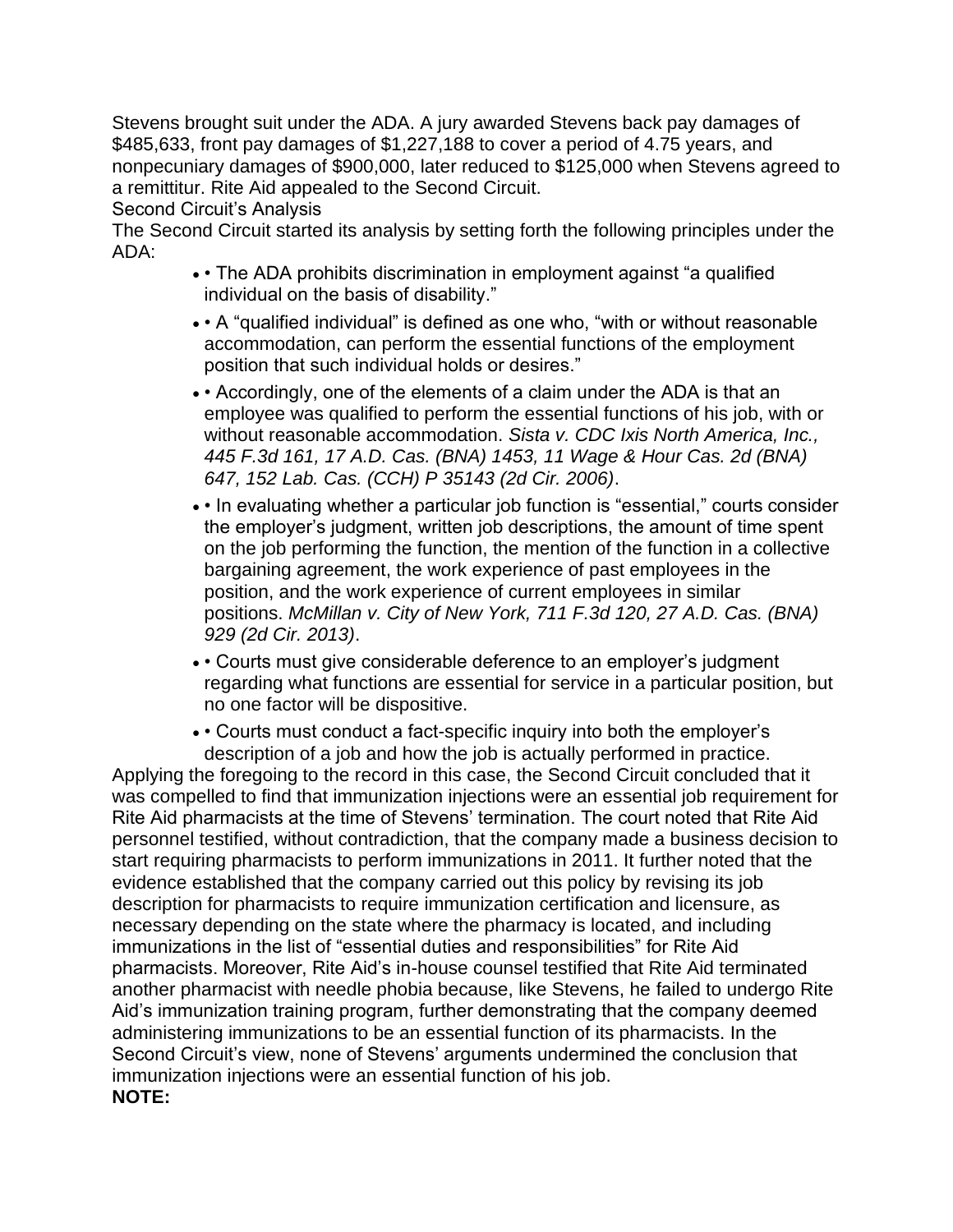# **The Second Circuit noted that it was understandable that the jury had sympathy for Stevens. Nevertheless, his inability to perform an essential function of his job as a pharmacist was the only reasonable conclusion that could be drawn from the evidence.**

## Reasonable Accommodation

The Second Circuit then turned to the issue of whether there was a reasonable accommodation that would have enabled Stevens to perform the essential job function of administering immunization injections.

The Second Circuit set forth the following applicable legal principles:

- • A reasonable accommodation can never involve the elimination of an essential function of a job.
- • A reasonable accommodation may include job restructuring, part-time or modified work schedules, reassignment to a vacant position, acquisition or modification of equipment or devices, appropriate adjustment or modification of examinations, training materials or policies, the provision of qualified readers or interpreters, and other similar accommodations for individuals with disabilities. 42 U.S.C.A. § 12111(9).

Stevens first suggested that Rite Aid could have offered him desensitization therapy as a form of reasonable accommodation. In rejecting this contention, the court noted that Stevens pointed to no authority suggesting that employers are obligated to offer employees medical treatment as a reasonable accommodation and that indeed, that theory has been rejected by district courts in the Second Circuit. See, for example, *Emerllahu v. Pactiv, LLC, 2013 WL 5876998 (W.D. N.Y. 2013)*; *Desmond v. Yale-New Haven Hosp., Inc., 738 F. Supp. 2d 331 (D. Conn. 2010)*. Furthermore, Stevens failed to show that he would have undergone desensitization therapy had it been made available to him.

Stevens next suggested that he could have been transferred to a pharmacy technician position. In rejecting that argument, the Second Circuit noted that Rite Aid's vicepresident of labor relations and employment testified without contradiction that Rite Aid offered Stevens another position, such as a pharmacy technician position, that would not require administering immunizations, and Stevens offered no evidence that he requested, considered, or was open to a position as a pharmacy technician. Stevens also suggested that Rite Aid could have either hired a nurse to give immunization injections for him or assigned him to a dual-pharmacist location do not propose true accommodations. According to the court, those steps would be exemptions that would have involved other employees performing Stevens' essential immunization duties and that Rite Aid was not required to grant Stevens these exemptions. Moreover, Stevens failed to show that a vacant position at a dualpharmacist store existed at the time of his termination.

Finally, Stevens argued that he was entitled to the jury's award because Rite Aid had failed to engage in the "interactive process." The court rejected that argument on the ground that an employee may not recover damages based on his employer's failure to engage in an interactive process if he cannot show that a reasonable accommodation existed at the time of his dismissal. *McElwee v. County of Orange, 700 F.3d 635, 27 A.D. Cas. (BNA) 134, 116 Fair Empl. Prac. Cas. (BNA) 1064 (2d Cir. 2012)*. In this case, because Stevens failed to present any evidence suggesting the existence of a